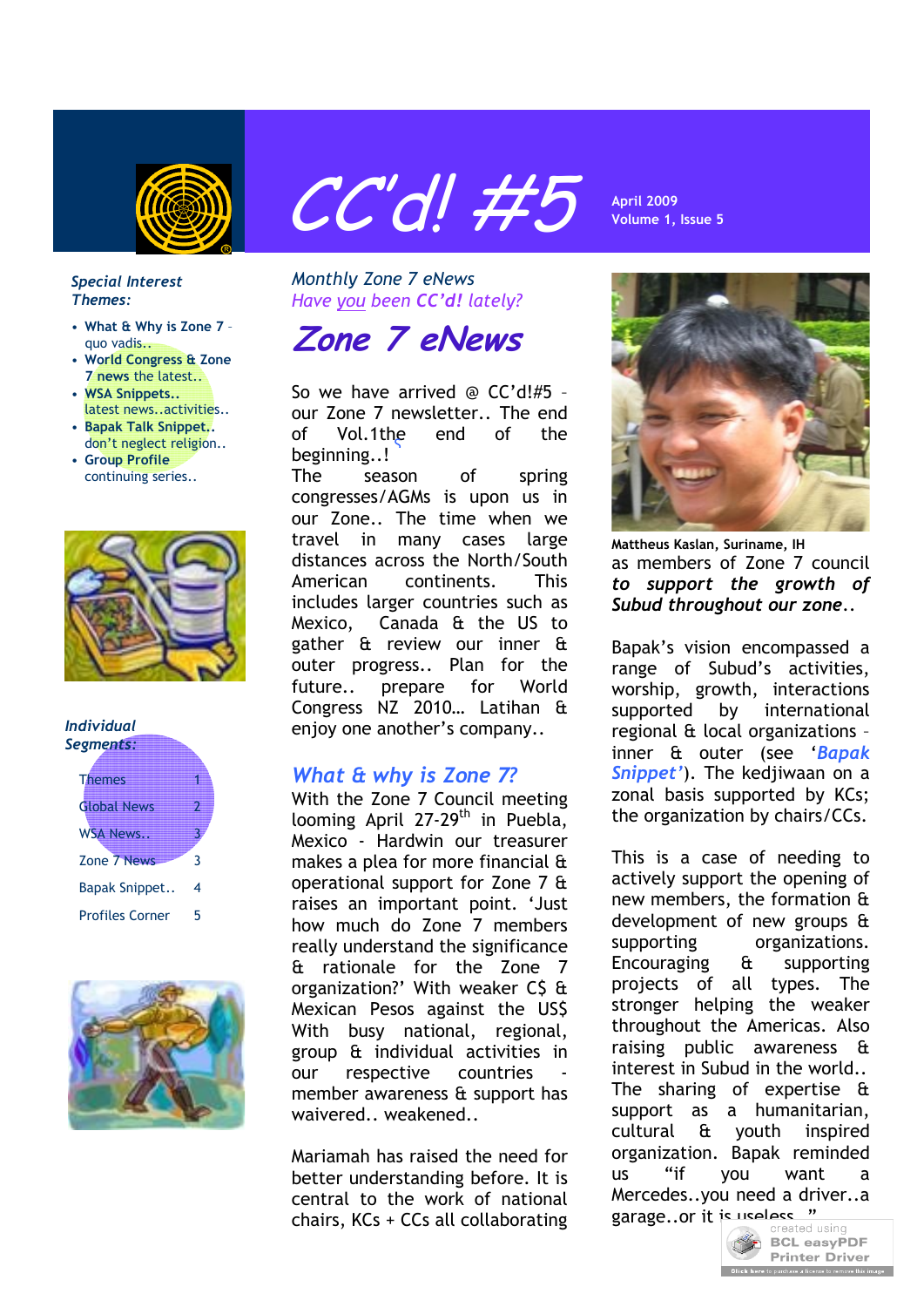# **Page 2 of 5** *CC'd!*

# **World Congress News**

# *Congress Youth Travel*

Herein an update on how far we've come in fundraising for the World Congress *International Youth Travel Fund &* how far we have to go.

(US\$16,300.00 raised so far towards \$30,000.00 goal @ which point MSF & GHFP foundations match funds) This program aims to bring as many young members to the Christchurch World Congress next January as possible and benefits us all. It can be a life changing experience for those involved, not to mention the energy  $\qquad \qquad \text{at ideas}$ 

our youth bring to those of us who are not-soyoung. We thank the many donors who have contributed & are grateful for the ongoing efforts, including an online art auction @ www.subudartists.com Check it out! We are looking for comments on the future of the SYA youth association. Visit www.subud.net to respond to "Envisioning the International Youth Structure" love Rhyana Blakeley and Hamilton Manley, SYA Activities Co-Coordinators, wsasya@gmail.com



*"..tell me again.. how do I become a Subud Youth…?"*

# *World Congress Registration..*

Dear brothers & sisters, We hope as you read this the World Congress site is available for registration. Early bird registration limit has been pushed back to May 31st. You can start booking flights, research accommodation, (we have quotas reserved with the hotels so discounts will still apply), those needing visas can start the process & contact:

office@subudworldcongress20 10.com to receive the invitation letter etc. Please share this information & check:

#### www.subudworldcongress201

0.com. We do apologize for any delays & inconvenience. Thank you very much, Garrett, Osanna & Maya

# *Discount Air NZ airfares*

Air New Zealand is supporting the 13th Subud World Congress by providing discounted fares from around the world to Christchurch, New Zealand. Discounts are for round trip fares commencing travel between 26 December 2009 and all travel must be completed by 28 February 2010. Please note:

a) To get the discount people must book via the Air New Zealand website.

b) Discounts only apply to certain tariffs. Only when actually booking will people be able to see whether the discount applies when they fill in the code. To book your Air New Zealand discounted

fare please click on the link to your regional Air New Zealand homepage and enter your promo code on the Air New Zealand homepage (@ bottom of the left hand column). At present we only have promo codes for **USA:**  www.airnewzealand.com & **Canada:** Air NZ promo code SUBUD10CA

www.airnewzealand.ca

# **Zone 7 News**

# *Zone 7 Meeting Agenda*

Zone7 council meeting. Draft agenda. 1.Ensure continuity for the next zonal council; 2. Show the value of Zone 7 to the membership; 3. World Congress preparation as a zone; 4. Networking Subud members projects in the zone; 5. Updates from member countries;

We will have delegates from Canada, USA, Mexico, Caribbean and Suriname, plus 2 IH's & Osanna our WSA chairperson.

# *Canada*

Has completed its AGM in Vancouver area April 9-10; this was followed by a retreat to nearby Loon Lake resort/camp;

# *Mexico*

Preparing for national congress April 24-26 & Zone 7 meeting to follow April 27-29 in Puebla; UMA Volunteer Camp July 5-18<sup>th</sup> 2009; calling all youth & young @ heart! Come & help develop UMA youth programs; infrastructure; kids workshops; eco-tourism



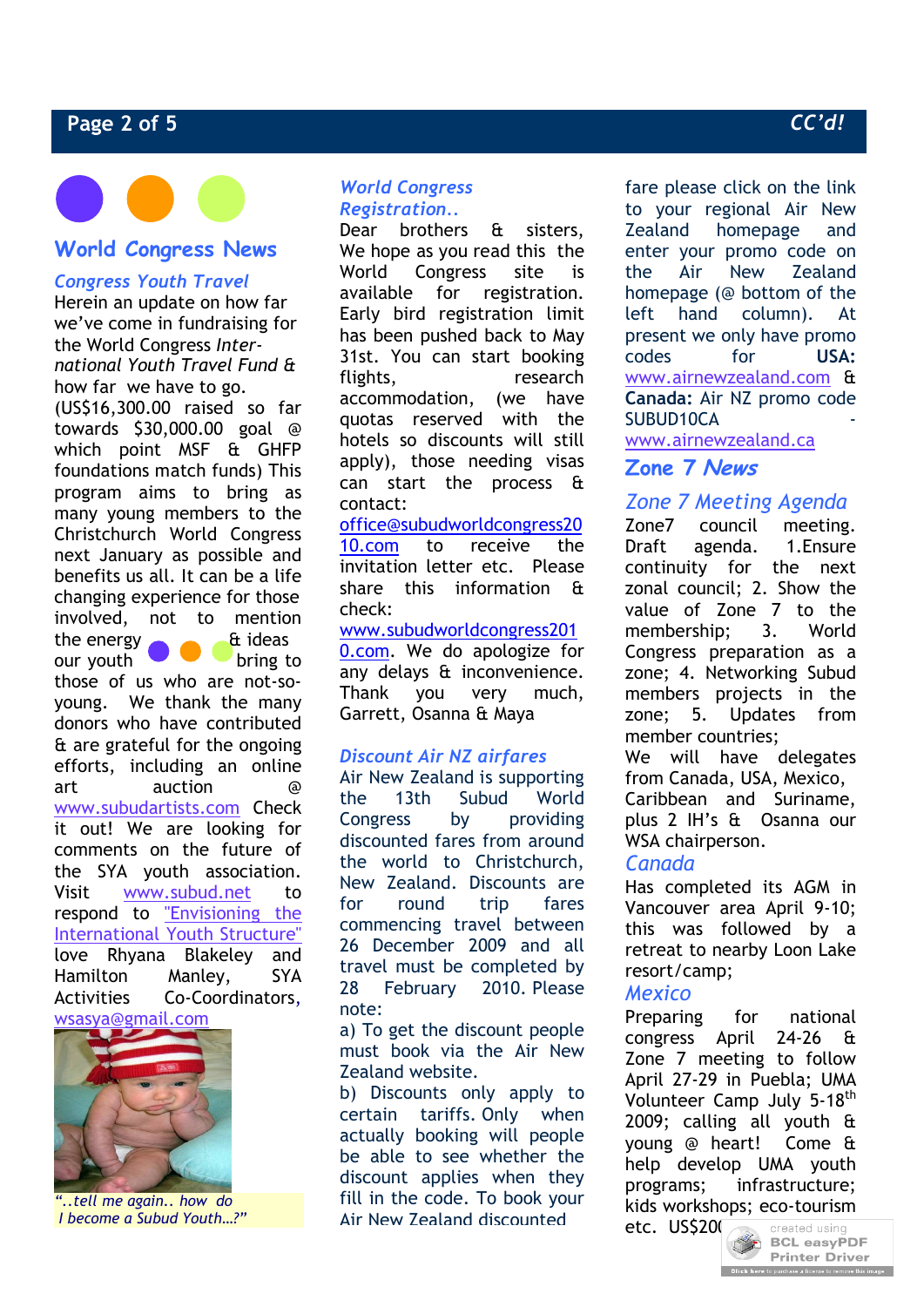# **WSA News Snippets..**



#### **A New Book**

Former ISC chairman, Rozak Tatebe, has written "Subud – A Spiritual Journey"...

#### **Jazz Fundraisers**

Luther Schutz and Elisha Gullixson offer an evening of jazz to fundraise for the International Youth Travel Fund, and for the Subud Skagit Valley/Bellingham house maintenance fund. Susilawati Bryant sang at a fundraiser for an Anglican Public Hospital in Gaza, raising \$2500...

# **The World Congress welcomes artists**

a call for artists and performers to start planning their involvement at world congress...

#### **Kalimantan gold corporation faces tough times**

recent communications from the kgc team share the strategy being developed to keep the company afloat during these hard economic times...

#### **Subud artists on-line**

two young members, Immanuel and Brianna Bryson-Haynes, launch a website to auction

subud artwork in aid of the international youth travel fund...

# **Taking shape**

as though they don't have enough work to do preparing the space for world congress, the Christchurch Subud group is also in process of building a second hall...

# **YUM expands its work in Aceh**

With funding assistance from the Japan National Council of Social Welfare (JNCSW), and in collaboration with the local government, the Yayasan Usaha Mulia (YUM) has built a centre for child and family welfare...

# **Being Present in 2009**

Amalia Rasheed speaks about the WSA's participation at the Parliament of World Religions in Melbourne, Australia, December, 2009...

#### **Invitation from Mexico**

Subud Tlaxcala celebrates its house of ten years, Subud Mexico celebrates 50 years of Subud. Everyone's invited to join in...Read these stories @ www.subudworldnews.com

# *Amanecer 2009*

The Volunteers without Tears team is coordinating a volunteer work camp this summer @ Amanecer, Colombia, whose aim is to encourage youth participation in Subud through Susila Dharma work. We need to reach people to tell them about the



opportunity. We need to ask for your help - it's been very difficult to reach people to publicize the camp.

In order to accommodate requests, we will be accepting applications for the summer volunteer working camp in Amanecer on a rolling-basis

it will be a 4-week long camp, from **June 12 to July 12**, whose purpose is to assist a Susila Dharma project by building classrooms, cutting pathways, & teaching children at Fundacion Amanecer. There will also be a strong kejiwaan component, as well as cultural immersion and weekend excursions. More information on the camp is available @: http://blog.susiladharma.or g/2009/02/23/colombiawork-retreat-help-it-be-asuccess/ Financial

assistance may be available on a case-by-case basis. A copy of the application is available (in both English and Spanish). Please direct any inquiries

<mailto:alexandra.woodwar d@gmail.com> Amanecer

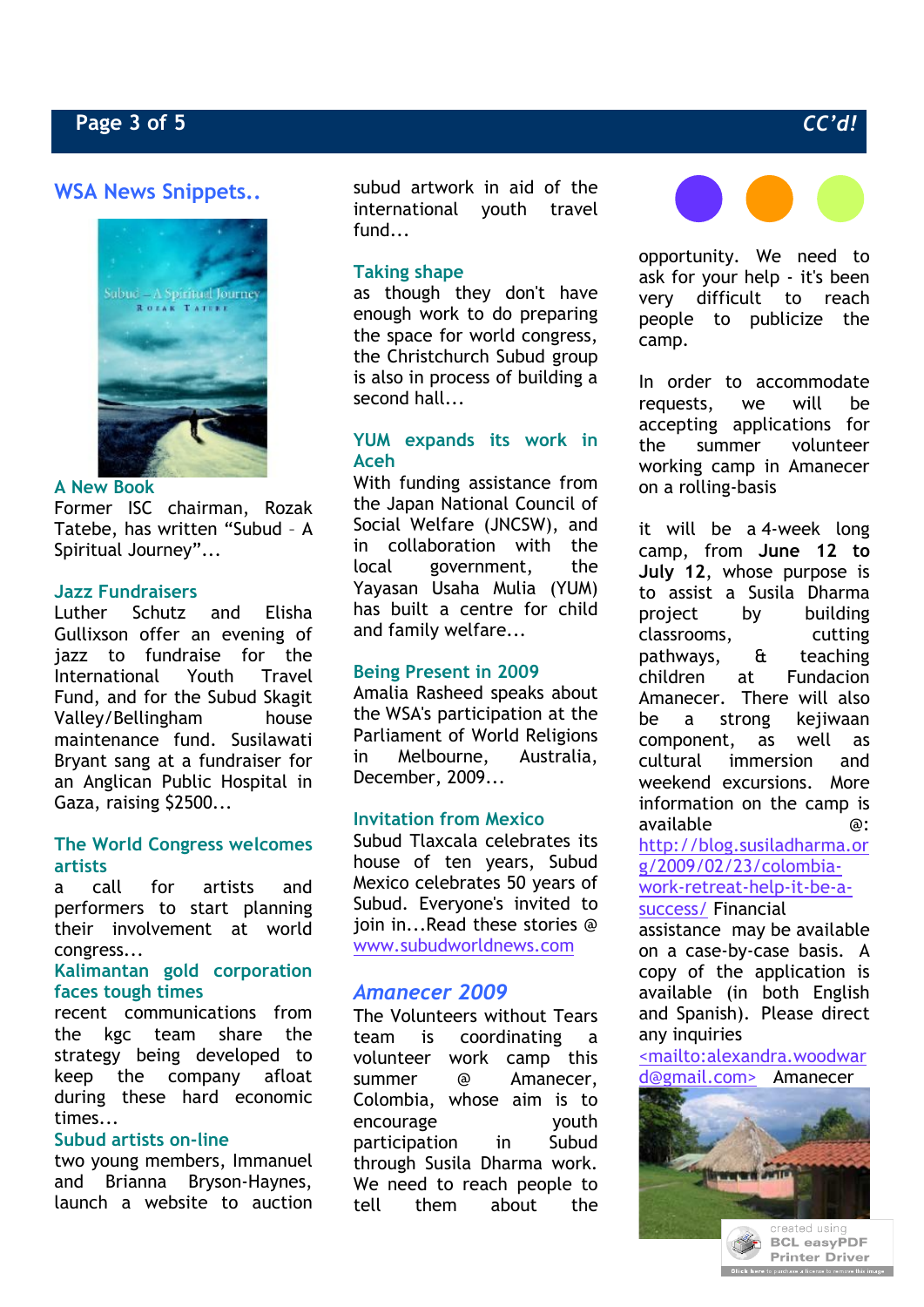# **Page 4 of 5** *CC'd!*



*"..Bapak wants to warn you not to have the misconception that when we are opened in Subud*

 *we don't need to practice our religion any more.."*

*"..We need the inner and the outer - just the kejiwaan is not enough - we also need to exercise our* 

*physical self and be able to relate to people around us…* 

*..so for that reason it is not right to abandon your religion.."*

**Bapak Snippet.. 86 CDK 11** *Do not neglect your religion* "Now, the most important thing for all of us is the latihan. And therefore Bapak will start with the latihan, and later Bapak may give a talk, just enough to give some explanations or clarifications. But the main thing for us is the latihan. It is a receiving that should fill our whole being. This will bring our jiwa to life, which is why it is called the latihan kejiwaan. It is to exercise our jiwa, to bring our jiwa to life.

Apart from that we also need to exercise our body, and that is why we have religion; that is why we have the shariat ( religious observance ). For that reason Bapak wants to warn you not to have the misconception that when we are opened in Subud we don't need to practice our religion any more. It is not alright then to forget about the shariat: our five daily prayers or, if you are a Christian, observance of the Christian the religion. Because that means that you separate yourself from your fellows.

We need the inner and the outer - just the kejiwaan is not enough - we also need to exercise our physical self and be able to relate to people around us. So for that reason it is not right to abandon your religion; you should go on practicing your religion. It is very important for you to be people by saying, "The latihan is enough, you don't have to practice your religion." If this happens it will lead to the

decline in your jiwa, decline in the spiritual field. Indeed, if you look at it in passing, you might get the impression that your latihan doesn't seem to change, you don't seem to make progress. But don't misunderstand; the fact is, there is progress. The latihan kejiwaan is the latihan of the jiwa. This means it is a time when your nafsu stops, so what the jiwa needs is this stopping of the nafsu. It is like when you die, your mind cannot work, and if God then gives you His grace, then in that state your jiwa can develop and grow. So of course if your jiwa develops and grows, that is for the good for your jiwa; it is not for the good of your outer, because that has its own way and its own development.

Bapak wants you to be very clear about this and not get fed up or bored, or feel that it is uninteresting to do the latihan because it is always the same, or because there doesn't seem to be any progress. That's the way it is - in the kejiwaan you cannot make use of your mind or your nafsu or your intellect; you can't influence it or speed it up. On the contrary. So for that reason you have to do just the opposite: you have to surrender, you have to have patience, you have to have acceptance in following the latihan.…it is in fact an enormous good fortune for you - one without comparison - that you have been able to

receive the  $\frac{1 \text{ times } n}{\text{created using}}$